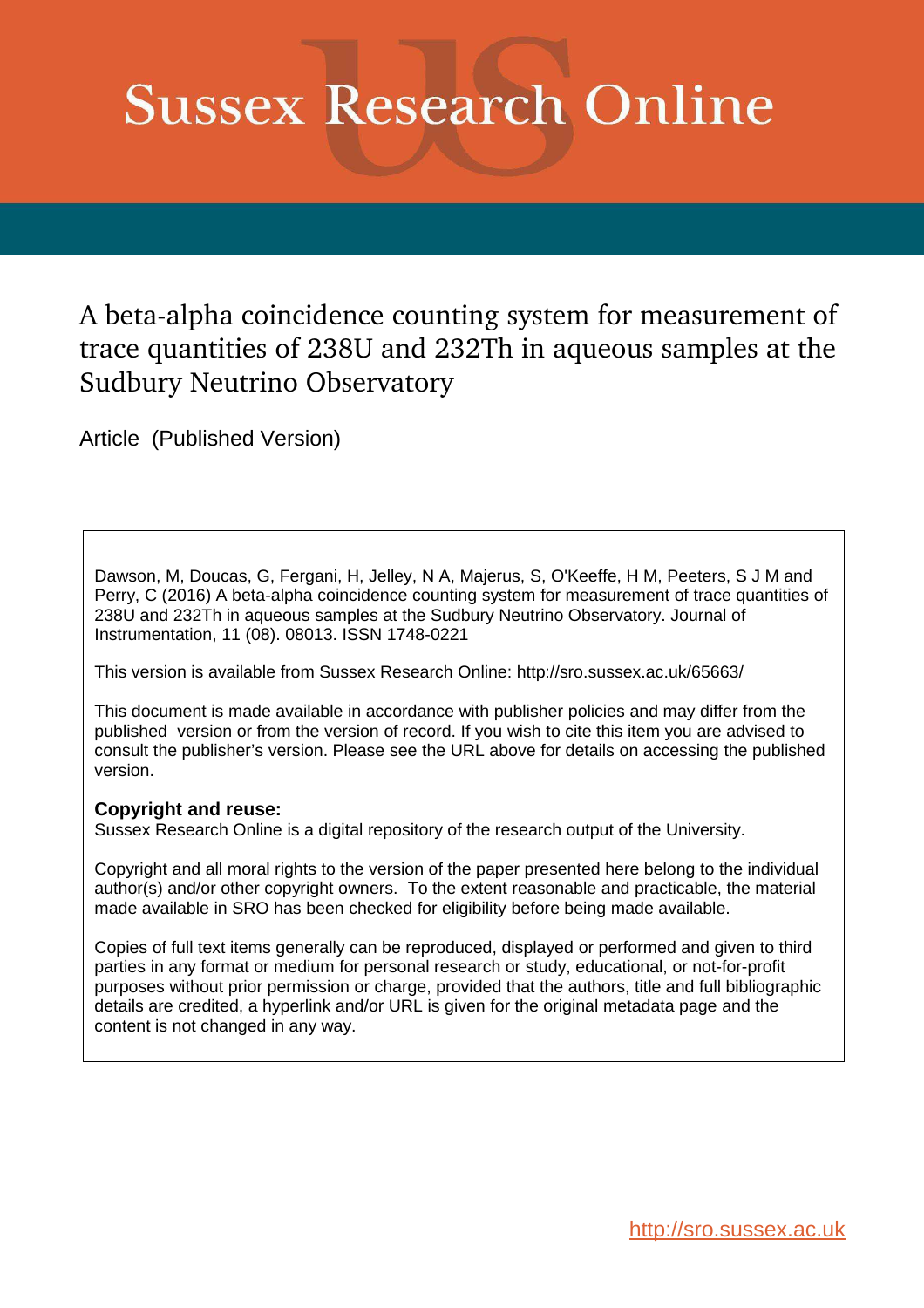## **IOP**science

A beta-alpha coincidence counting system for measurement of trace quantities of  $^{238}$ U and 232<sub>Th in aqueous samples at the Sudbury Neutrino Observatory.</sub>

This content has been downloaded from IOPscience. Please scroll down to see the full text.

View [the table of contents for this issue](http://iopscience.iop.org/1748-0221/11/08), or go to the [journal homepage](http://iopscience.iop.org/1748-0221) for more

Download details:

IP Address: 139.184.53.132 This content was downloaded on 25/11/2016 at 11:42

Please note that [terms and conditions apply.](http://iopscience.iop.org/page/terms)

You may also be interested in:

[First neutrinos for US experiment](http://iopscience.iop.org/article/10.1088/2058-7058/27/03/21)

[Uranium and thorium series determination in natural samples by a beta-alpha coincidence technique](http://iopscience.iop.org/article/10.1088/0957-0233/1/8/010) R B Galloway

[China to open underground neutrino experiment](http://iopscience.iop.org/article/10.1088/2058-7058/27/04/17) Jiao Li

[Neutrinos at extreme energies](http://iopscience.iop.org/article/10.1088/1742-6596/718/5/052001) Roberto Aloisio

[Self-interacting dark matter and sterile neutrinos](http://iopscience.iop.org/article/10.1088/1742-6596/718/4/042056) Yong Tang

[Neutrino properties from cosmology](http://iopscience.iop.org/article/10.1088/1742-6596/598/1/012010) Licia Verde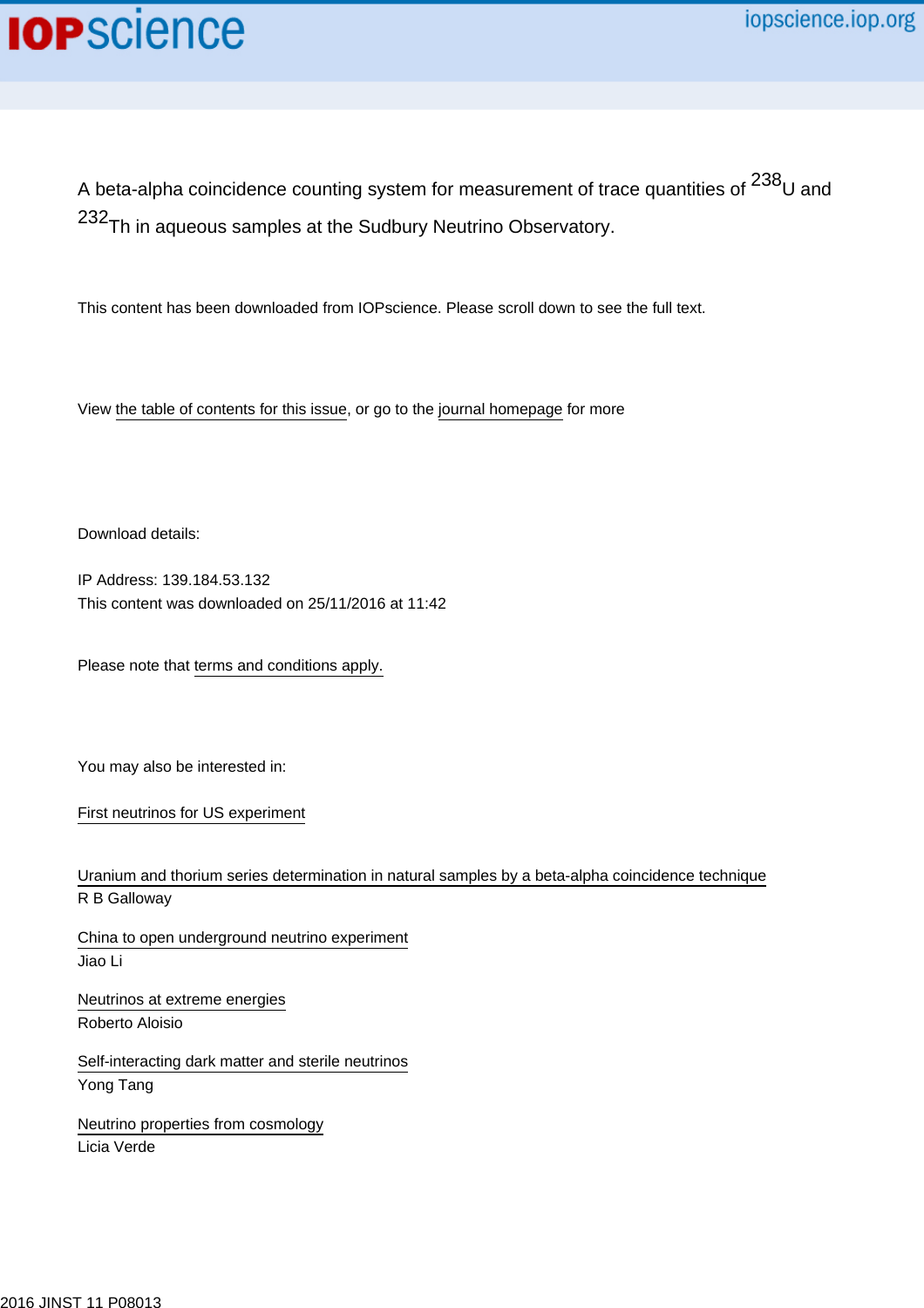

Received: *July 4, 2016* Accepted: *July 24, 2016* Published: *August 18, 2016*

### **A beta-alpha coincidence counting system for measurement of trace quantities of <sup>238</sup>U and <sup>232</sup>Th in aqueous samples at the Sudbury Neutrino Observatory.**

**M. Dawson,**<sup>a</sup> **G. Doucas,**<sup>a</sup> **H. Fergani,**<sup>a</sup> **N.A. Jelley,**<sup>a</sup> **S. Majerus,**<sup>a</sup> **H.M. O'Keeffe,**b,<sup>1</sup> **S.J.M. Peeters<sup>c</sup> and C. Perry<sup>a</sup>** 

<sup>a</sup>*Department of Physics, University of Oxford, Denys Wilkinson Building, Keble Road, Oxford, OX1 3RH, U.K.*

*E-mail:* [h.okeeffe@lancaster.ac.uk](mailto:h.okeeffe@lancaster.ac.uk)

Abstract: The Sudbury Neutrino Observatory experiment was built to measure the total flux of <sup>8</sup>B solar neutrinos via the neutral current disintegration deuterium nuclei. This process can be mimiced by daughter isotopes of  $^{232}$ Th and  $^{238}$ U which can photodisintegrate the deuterium nucleus. Measurement of the concentration of such radioisotopes in the heavy water was critical to the success of the experiment. A radium assay technique using Hydrous Titanium Oxide coated filters was developed for this purpose and it was used in conjunction with a delayed beta-alpha coincidence counting system. The design, calibration and operation of this counting system are described in this paper. The counting efficiency for  $^{232}$ Th  $(^{224}$ Ra) and  $^{238}$ U  $(^{226}$ Ra) were measured to be  $50 \pm 5\%$  and  $62 \pm 7\%$ 

Keywords: Scintillators, scintillation and light emission processes (solid, gas and liquid scintillators); Very low-energy charged particle detectors

<sup>1</sup>Corresponding author.



<span id="page-2-0"></span><sup>b</sup>*Physics Department, Lancaster University,*

*Lancaster, LA1 4YB, U.K.*

<sup>c</sup>*Department of Physics and Astronomy, University of Sussex, Brighton, U.K.*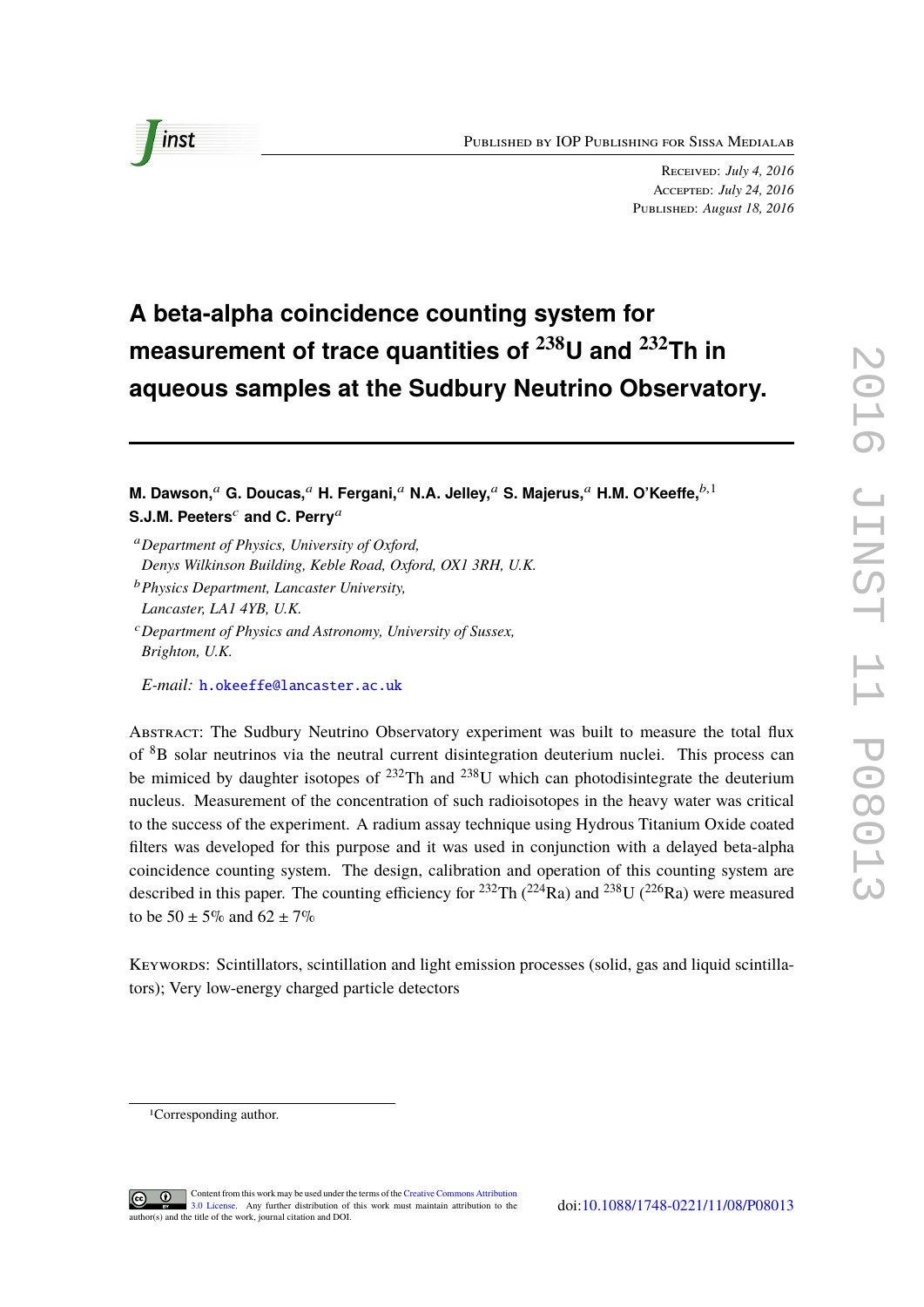#### **Contents**

| $\mathbf{1}$ | <b>Introduction</b>              |                          |
|--------------|----------------------------------|--------------------------|
|              | 2 Beta-alpha coincidences        | $\overline{\mathbf{2}}$  |
| 3            | <b>System overview</b>           | $\overline{\mathbf{3}}$  |
|              | 3.1 Pulse handling of the boards | $\overline{\mathcal{A}}$ |
|              | 3.2 An example coincidence       | 6                        |
|              | 3.3 Read out of the system       | $\overline{7}$           |
|              | System calibration<br>3.4        | $\overline{7}$           |
| 4            | <b>Assay results</b>             | 9                        |
| 5            | <b>Conclusions</b>               | 10                       |

#### **1 Introduction**

The Sudbury Neutrino Observatory (SNO) experiment was a heavy water Cherenkov detector built to investigate the discrepancy between the predicted and measured flux of  ${}^{8}B$  solar neutrinos. Located approximately 2100 m underground (5890 m water equivalent) in the Vale Creighton Mine, Sudbury, Ontario, Canada, it consisted of a 12 m diameter acrylic vessel which held 1,000 tonnes of heavy water  $(D_2O)$ . The acrylic vessel was surrounded by 7,000 tonnes of ultra-pure water  $(H_2O)$  shielding and approximately 9,500 photomultiplier tubes (PMTs) were used to detect Cherenkov light produced by neutrino interactions. Solar neutrinos interacted in the  $D_2O$  via one of three distinct processes: Charged Current (CC)  $v_e + d \rightarrow p + p + e^{-}$ , Neutral Current (NC)  $v_x + d \rightarrow p + n + v_x$  or Elastic Scattering (ES)  $v_x + e^- \rightarrow v_x + e^-$ . The CC process is sensitive to electron-type neutrinos only, the type produced by the Sun, but the NC process is equally sensitive to all light active flavours. A non-unity ratio of CC flux to NC flux would be a direct indication of flavour changing neutrino oscillations. A detailed description of the SNO detector is given in [\[1\]](#page-11-1).

<span id="page-3-0"></span>To ensure a high signal-to-background ratio, ultra-pure water was used to minimize backgrounds from naturally occurring radioisotopes. Both the  $^{232}$ Th and  $^{238}$ U decay chains contain daughter isotopes  $(^{208}Tl$  and  $^{214}Bi$  respectively) that emit gamma-rays with energies greater than 2.2 MeV. Such gammas can photodisintegrate a deuterium nucleus, producing a neutron which is indistinguishable from one produced by an NC neutrino interaction. Levels of radioactive contamination in the water were required to be such that less than one neutron per day was produced via photodisintegration. This was equivalent to approximately 10% of the neutrons produced per day from neutrino NC reactions.

Concentrations of <sup>208</sup>Tl and <sup>214</sup>Bi were measured in two independent ways: using data collected whilst the detector was measuring neutrinos (*in-situ*) and chemical assay of water extracted from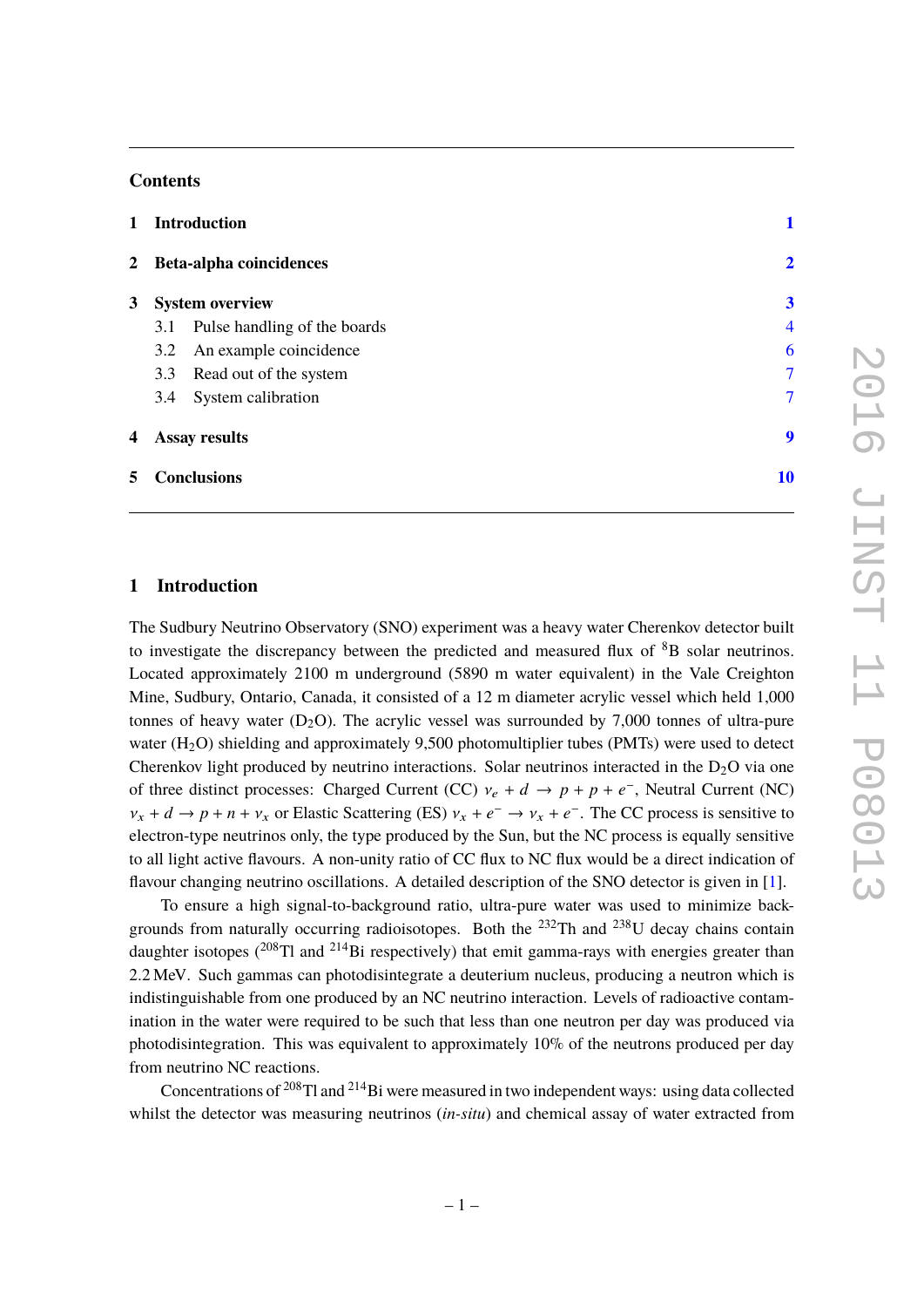the detector (*ex-situ*). Three separate *ex-situ* methods were developed to measure <sup>224</sup>Ra (pre-cursor of <sup>208</sup>Tl) and <sup>226</sup>Ra (pre-cursor of <sup>214</sup>Bi) and <sup>222</sup>Rn, a possible cause of disequilibrium in the <sup>238</sup>U chain between <sup>226</sup>Ra and <sup>214</sup>Bi. To assay Ra, two independent methods were developed: MnOx [\[2\]](#page-11-2) and HTiO [\[3,](#page-11-3) [4\]](#page-11-4). Due to leaching of trace contaminants in detector materials, Ra and Rn were not in equilibrium with their long-lived parent isotopes. To facilitate comparison between different measurement techniques, concentrations of Th and U were calculated assuming that equilibrium existed in the chain. The limits of one neutron produced per day via photodisintgegration were equivalent to concentrations of  $3.8 \times 10^{-15}$  g<sup>232</sup>Th/gD<sub>2</sub>O and  $3.0 \times 10^{-14}$  g<sup>238</sup>U/gD<sub>2</sub>O in the heavy water region. For the light water shielding between the photomultiplier support structure and the acrylic vessel, purity requirements were less stringent as the probability of a gamma from a radioactive decay in this region photodisintegrating a deuterium nucleus was far smaller. Concentration requirements for the light water region were  $3.7 \times 10^{-14}$  g<sup>232</sup>Th/gH<sub>2</sub>O and  $4.5 \times 10^{-13}$  $g^{238}U/gH_2O.$ 

<span id="page-4-0"></span>To measure concentrations of  $^{224}$ Ra and  $^{226}$ Ra in the water, Hydrous Titanium Oxide (HTiO) was deposited onto a pair of filters housed in custom made polypropylene housings. These were connected to the underground water systems, and water from the detector was passed through them for a pre-determined period of time. During this time, heavy ions present in the water were extracted by the filters. Following extraction, the filters were taken to the surface laboratory where Ra isotopes were removed from them by flowing 15 litres of 0.1 M hydrochloric acid through them. The resulting acidic solution was concentrated to a volume of a few millilitres and added to 42 g of liquid scintillator. The concentration of radioactivity in the sample was measured using a custom-made beta-alpha coincidence counting system [\[5\]](#page-11-5). The original system was constructed from Nuclear Instrument Modules (NIM) and Computer Automated Measurement and Control (CAMAC) components. Due to its age, it was becoming increasingly prone to failure. A new system, constructed from custom designed printed circuit boards was manufactured by the Physics Electronics Workshop at the University of Oxford. In addition to being reliable, this "new" system was easy to use and portable. This paper will describe the principles behind the counting technique, the system and results from assay measurements during the SNO experiment.

#### **2 Beta-alpha coincidences**

The beta-alpha system was designed to measure the number of beta-alpha coincidences arising from the decay of daughter nuclei in the <sup>232</sup>Th and <sup>238</sup>U chains. Toward the end of the <sup>238</sup>U chain, <sup>214</sup>Bi decays by beta emission to <sup>214</sup>Po which subsequently alpha decays with a half-life of 164  $\mu$ s. The signature of this coincidence is a beta decay with a  $O$ -value of 3.27 MeV followed many  $\mu$ s later by a 7.7 MeV alpha ( $Q = 7.83$  MeV). A similar coincidence exists in the <sup>232</sup>Th chain, where <sup>212</sup>Bi decays with a  $64\%$  branch by beta emission to a short lived state of  $2^{12}$ Po which alpha decays to <sup>208</sup>Pb with a 0.3 us half life. The signature for this decay is a beta decay with a O-value of 2.25 MeV followed a fraction of a  $\mu$ s later by an 8.78 MeV ( $Q = 8.95$  MeV) alpha. The difference between the half-lives of the Po isotopes can be used to separate between the <sup>238</sup>U and <sup>232</sup>Th decay chains.

<span id="page-4-2"></span><span id="page-4-1"></span>To reduce the rate of accidental coincidences, good discrimination between alpha and beta events is required. Differences in the decay time of the liquid scintillator can be used to distinguish alpha and beta events in the scintillator. For organic scintillators, the timing profile of each event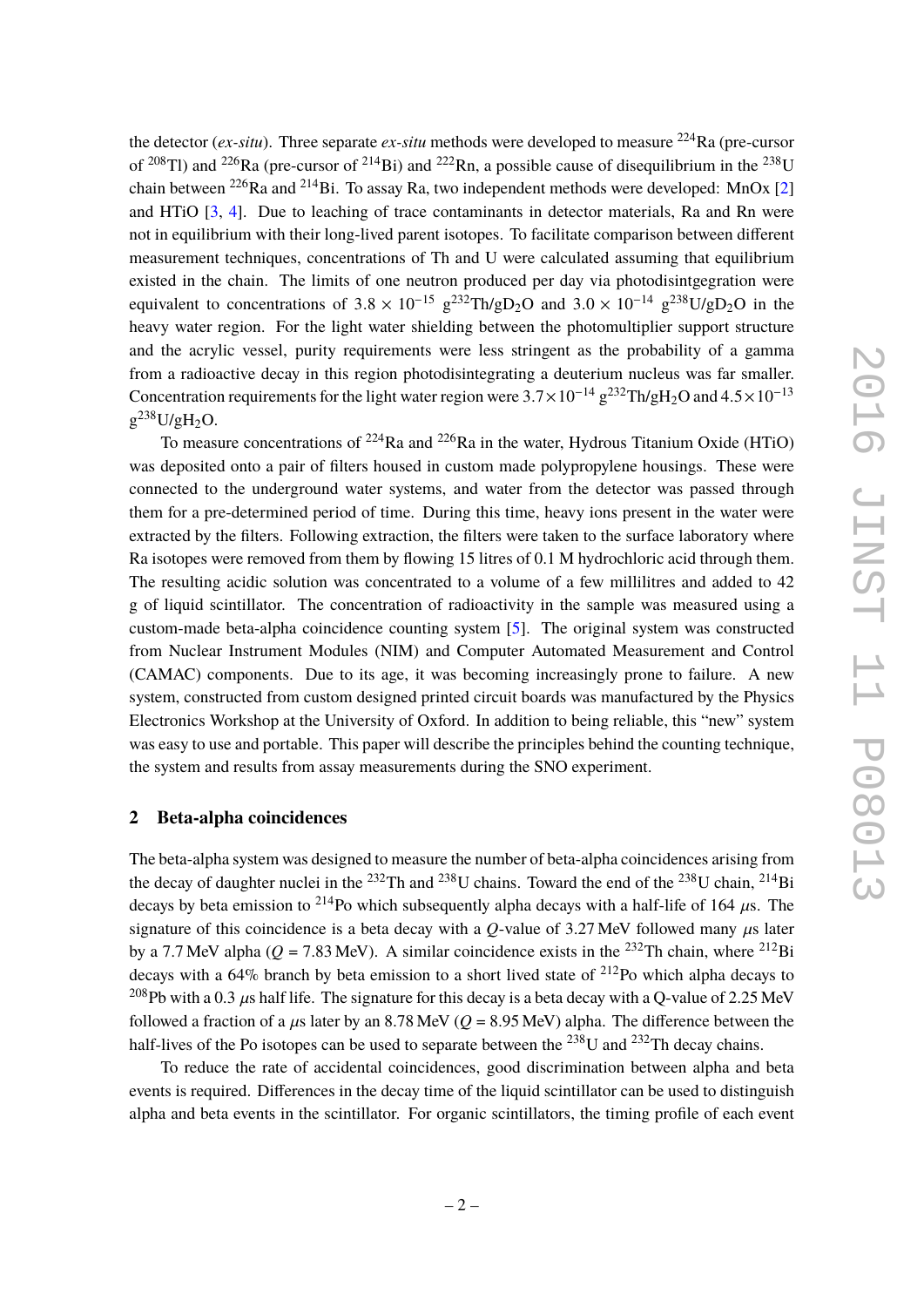can be described by several exponential decays arising from the singlet and triplet excited states. Singlet state de-excitation occurs quickly and is associated with the fastest timing component of the scintillator. Triplet states cannot decay directly to the ground state and a number of de-excitation channels are available. For example, two triplet state molecules could collide resulting in occupation of a singlet state which can decay directly to the ground state. The triplet de-excitation processes occur over a longer time period and are therefore associated with the longer timing components. The proportion of each timing component depends upon the ionization density of the incident particle. Due to an alpha particle's high ionization density and resultant ionization quenching, a high proportion of triplet relative to singlet states are produced, so the proportion of fast light is reduced relative to slow light for alpha particles. Beta particles are much less ionizing, resulting in a much higher proportion of fast light compared with slow.

A larger fraction of the total charge deposited by the pulse will be present in the tail of alpha events when compared to beta events. Discrimination is possible by taking the ratio of the charge observed in the tail of the pulse to that observed in the whole pulse. The difference in pulse shape can be used to discriminate between alphas and betas, which reduces accidental coincidences from sources such as beta-beta, beta-gamma and beta-noise coincidences. This technique is commonly referred to as pulse shape discrimination and it was used as the basis for this beta-alpha counting system, an overview of which is given in the following section.

#### <span id="page-5-1"></span>**3 System overview**

<span id="page-5-0"></span>The beta-alpha coincidence counting system can be broken down into three subsystems, namely PMT, beta-alpha electronic unit and the data acquisition PC. A liquid sample (∼50 ml) was held in a small polymethylpentene jar<sup>[1](#page-4-1)</sup> which was optically coupled to the surface of a 5 cm diameter photomultiplier tube.[2](#page-4-2) Scintillation light produced by decay of radioisotopes in the sample was detected by the PMT.

Each PMT was housed in a 2.5 cm thick shield made from Oxygen Free High Conductivity (OFHC) copper, to reduce accidental coincidences arising from soft room gammas, lined with reflective foil. The housed PMTs were held in a high voltage cage which provided grounding for the shields and a high voltage interlock which prevented the PMTs from being opened when the high voltage was on. A maximum of eight PMTs could be used with the system.

The PMT output was connected to a custom-made beta-alpha board via a filter box. The filter box consisted of a pi network attenuator in conjunction with a 330 pF capacitor to smooth the pulse and in the process the pulse amplitude was attenuated by about a factor of two. This ensured pulses rose and fell smoothly, which was necessary for an accurate determination of the fraction of charge in the tail of the pulses. The output of the filter box was connected to a beta-alpha board which performed a series of logic operations on each event to determine whether or not a genuine beta-alpha coincidence had occurred. If a coincidence was detected, information from the board was read out and stored by the DAQ PC. In total eight boards were held in a crate, which provided power, and read out via the backplane. A schematic diagram of the system is shown in figure [1.](#page-5-1)

<sup>&</sup>lt;sup>1</sup>The jars were machined on a lathe to ensure they were flat.

<sup>2</sup>Electron tubes Ltd. 9266KB.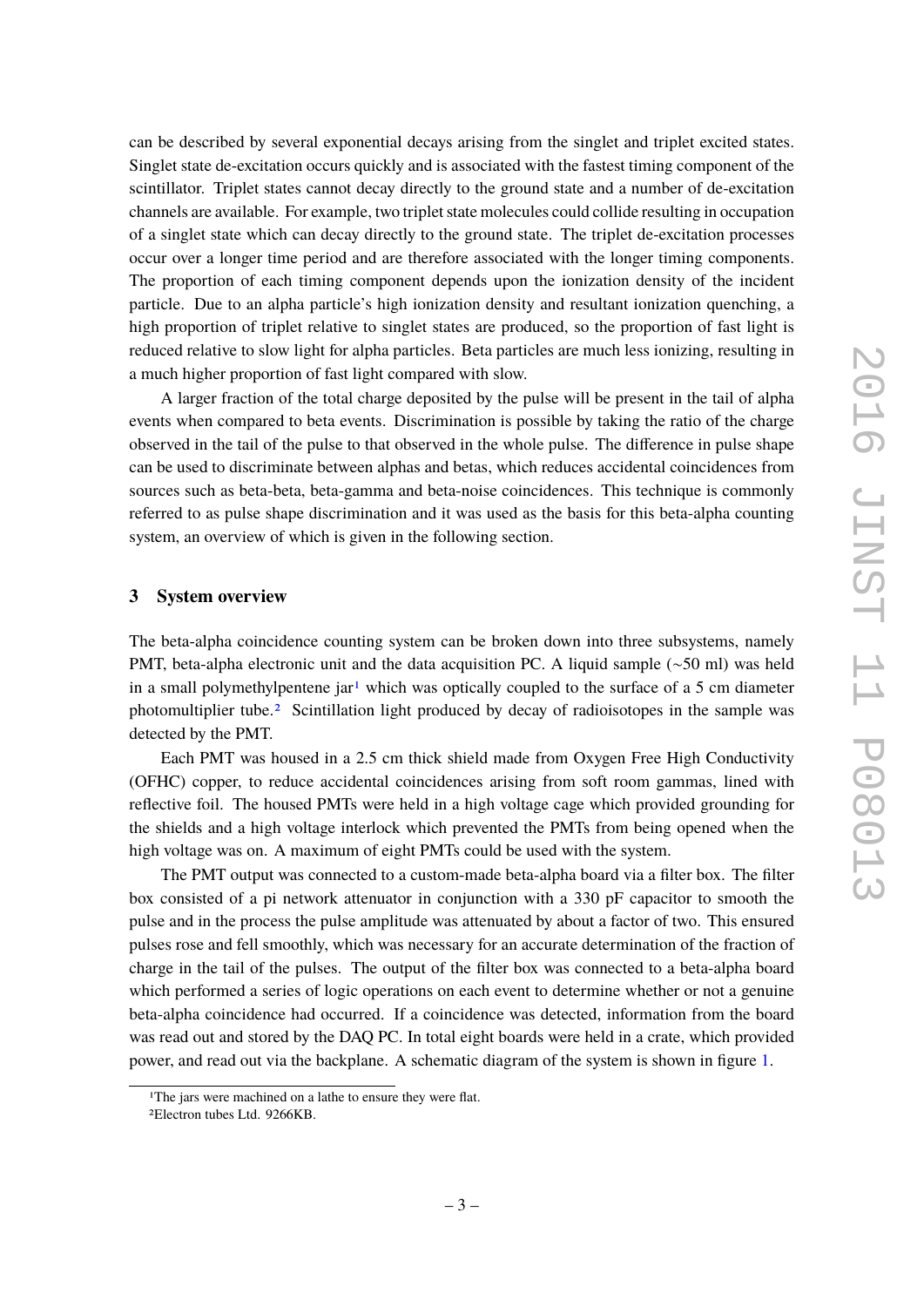

**Figure 1**. Schematic of the PMT and beta-alpha system.

#### **3.1 Pulse handling of the boards**

Any signal received by the board was subjected to a number of pre-determined threshold, timing and logic constraints to determine whether or not it was part of a beta-alpha coincidence. Logic operations were controlled by a Field Programmable Gate Array (FPGA) chip. The FPGA governed the communication between the boards and DAQ PC and contained a 40 MHz clock which was the reference point for all timings associated with the board. There were three thresholds and three timing intervals associated with a board. These are now discussed in turn, beginning with the thresholds.

**RUN.** The amplitude of every (smoothed) PMT signal entering the board is compared to this threshold. Only those pulses with amplitudes above this threshold were accepted and stored by the electronics. This threshold helped to reduce the number of noise pulses entering the system, however a small fraction of genuine beta pulses was lost, resulting in a lower system efficiency. The exact setting of this threshold was a compromise between noise rejection and beta acceptance.

**ALPHA.** Only the second pulse in the coincidence was subjected to this threshold. As the energy spectrum of the alpha pulses did not extend to zero (due to the two body nature of the decay), a carefully chosen non-zero threshold setting would not significantly affect the acceptance of genuine alpha pulses. The threshold was set such that nearly all of the alpha energy spectrum was accepted and low energy noise rejected. If the second pulse did not pass this threshold, the system was reset. The alpha threshold was optimised for the 0.3  $\mu$ s Bi-Po coincidence from the <sup>232</sup>Th chain. As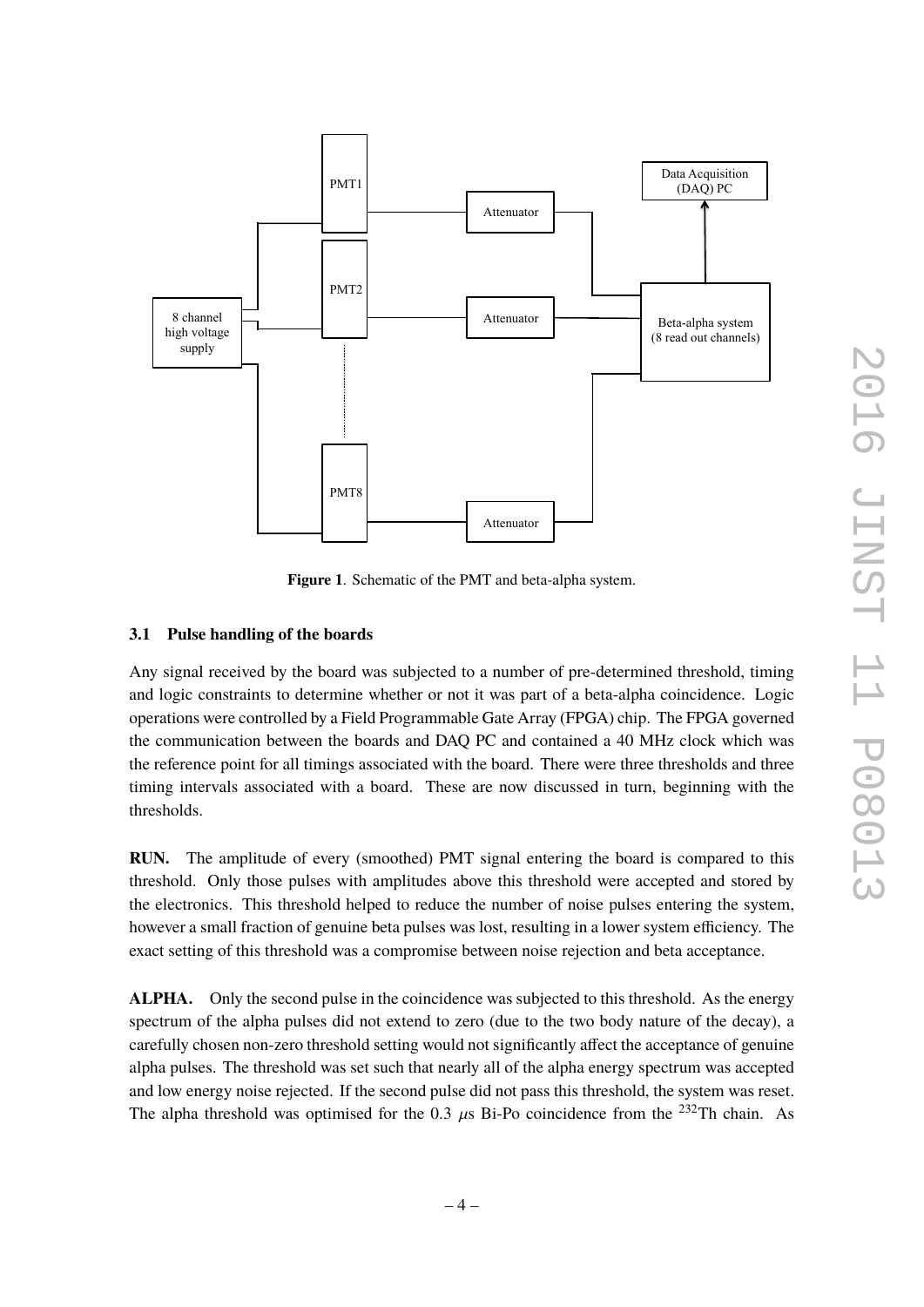<span id="page-7-0"></span>the alpha from the  $^{238}$ U chain Bi-Po coincidence is less energetic, this lower the acceptance of U chain events.

**MU.** This is an upper limit on pulse amplitude, designed to remove large pulses from the data. Such signals are usually produced by cosmic muons interacting in the scintillator, hence the name of the threshold. Any coincidence where either pulse crossed this threshold was discarded and the electronics reset.

If the RUN threshold was crossed by the incoming signal from the PMT, a voltage ramp and integrator were started. The amplitude of the voltage ramp decreased linearly as a function of time. By comparing the amplitude of this voltage ramp to three set thresholds, three timing intervals for charge integration were defined relative to the start of the voltage ramp. These integration times were called FIRST, SHORT and LONG and are now discussed.

**FIRST.** The FIRST threshold defined the time interval over which the first (beta) pulse was integrated. It extended beyond the peak of the pulse to the point where the amplitude had fallen to approximately 50% of its maximum value. In this system, this was set to 31 ns. This timing interval was set to ensure that the system deadtime between the first (beta) and second (alpha) pulses was as small as possible and that the resolution and shape of the beta spectrum were not affected significantly. When the voltage ramp crossed the FIRST threshold, signifying the end of the integration time period, the charge stored on the integrator was read out. The system then waited for a second pulse to pass the RUN threshold. The time between pulses was measured by the number of clock cycles that elapsed between the two pulses that triggered the RUN thresholds. The clock cycle time was 25 ns and the average minimum time between a beta and an alpha pulse in a beta-alpha coincidence that could be detected was roughly 65 ns.

**SHORT.** The SHORT threshold was set such that all but the tail of the second (alpha) pulse was integrated. This corresponded to integrating the first 50% of the pulse or equivalently 80% of the total pulse charge. The SHORT threshold was set such that the integration time was 49 ns.

<span id="page-7-1"></span>LONG. The LONG threshold defined the time interval over which the full second (alpha) pulse was integrated. It was set to extend just beyond the full tail of the alpha pulse. The fraction of charge in the tail of the pulse,  $f_t$  was calculated offline using the following formula

$$
f_t = \frac{Q_{\text{Long}} - Q_{\text{Short}}}{Q_{\text{Long}}}
$$

where *Q*Long is the integrated charge of the entire second pulse and *Q*Short is the integrated charge of the first 49 ns of the second event.

The thresholds and timing intervals of each board were set using a double pulser which provided fake coincidences. The amplitude of the first pulse was set to approximately 10 mV, the width of each pulse was about 60 ns and the time interval between pulses was 100 ns. All thresholds and timings were adjusted using the appropriate potentiometer on the board. The thresholds and timings are now discussed in the context of an example coincidence.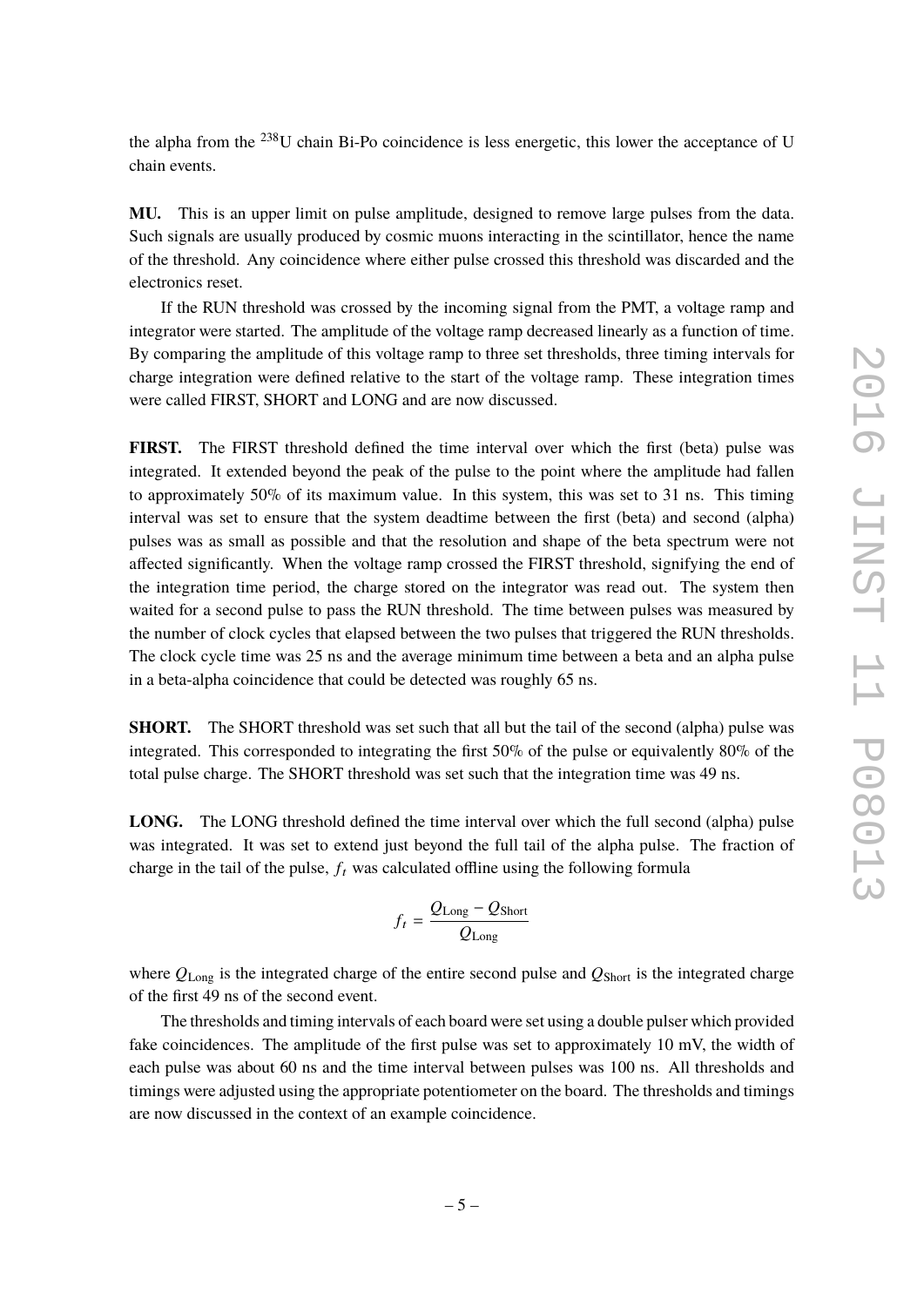#### **3.2 An example coincidence**

An example coincidence and associated timing graphs are given in figure [2.](#page-7-1) In this example, it is assumed that both pulses are above the RUN and ALPHA thresholds, but below the MU threshold. Therefore, both pulses will be detected by the board.

<span id="page-8-0"></span>

<span id="page-8-1"></span>**Figure 2**. An example coincidence, with pulses separated by 100 ns. From top to bottom the illustrations are: the coincidence signal, the RUN threshold, the voltage ramp used for timing (with FIRST, SHORT and LONG thresholds marked), FIRST threshold, SHORT threshold and LONG threshold. For the FIRST, SHORT and LONG thresholds, the change in gradient is the point at which the voltage ramp crosses the threshold. The vertical red lines indicate when the integrator starts integrating. The time taken for the system to reset is 2.3  $\mu$ s as indicated at the end of the graphs.

<span id="page-8-2"></span>The crossing of the RUN threshold by the first (beta) pulse starts a voltage ramp and integrator. This can be seen in figure [2](#page-7-1) as the start of the beta pulse coincides with the switching of RUN to a positive value and the beginning of the voltage ramp. The voltage ramp decreases until it crosses the FIRST threshold, approximately 31 ns after the start of the beta pulse, causing FIRST to go positive. At the end of the beta pulse, RUN falls back to zero, the value of the integrator is stored on a capacitor and then the integrator is reset along with the voltage ramp. FIRST is not reset and remains positive. The system waits for another pulse.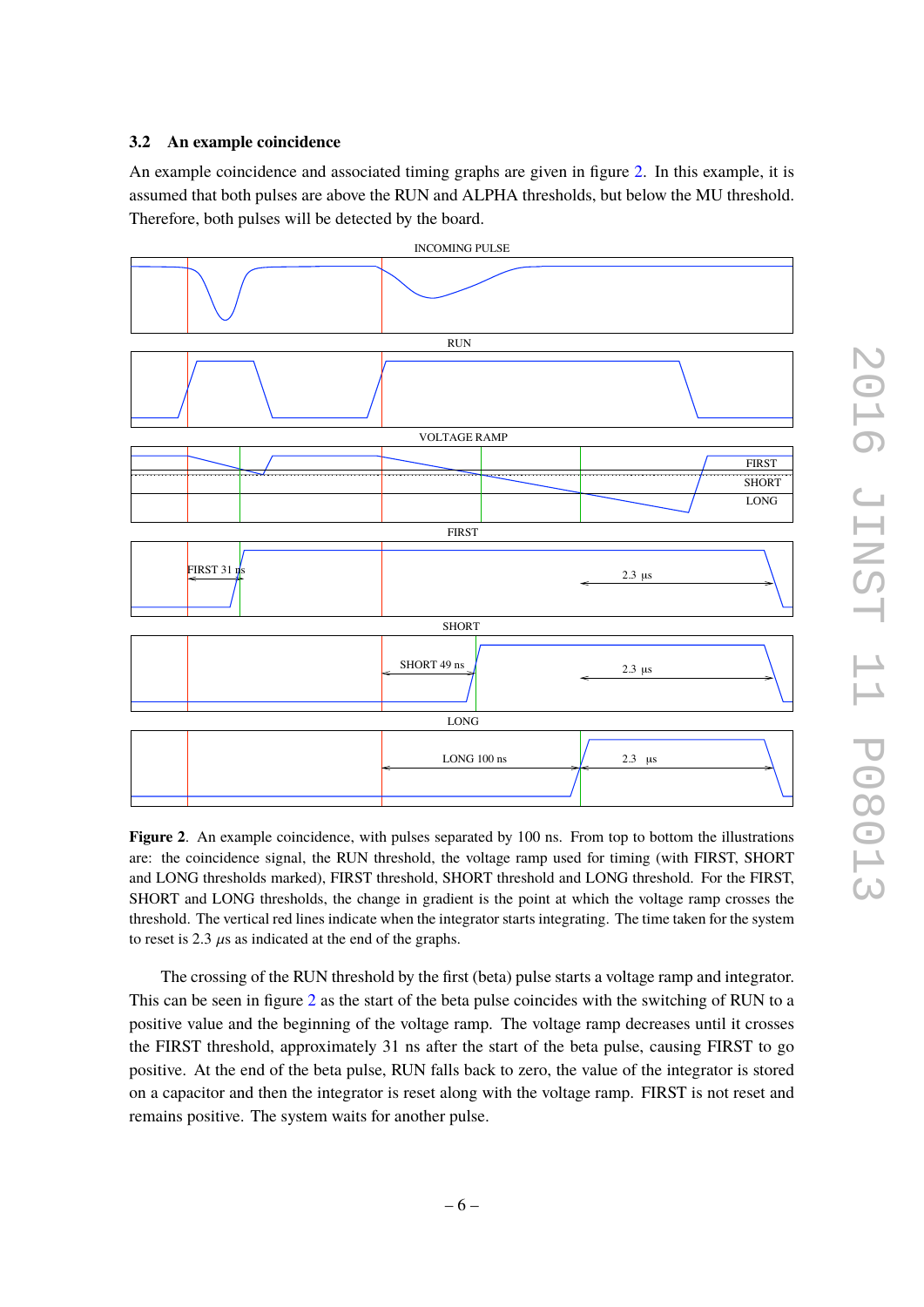If another pulse arrives within 1.6 ms a coincidence has been detected, $3$  RUN goes positive and the ramp and integrator are started again. In figure [2](#page-7-1) a second pulse is detected. Approximately 49 ns after the start of the second (alpha) pulse, the SHORT threshold is crossed. The value of the integrator is stored on another capacitor, but the ramp and integrator are NOT reset. About 51 ns later ( $\approx$ 100 ns after the start of the  $\alpha$  pulse) the LONG threshold is crossed, making SHORT positive. The value of the integrator is read out onto a third capacitor. All components are reset following a dead time of approximately 2.3  $\mu$ s.

The three values from the integrator are converted individually by a 12-bit Analogue to Digital Converter (ADC). These three values along with the number of clock cycles between the coincident pulses (determined by RUN logic signals) and two other counters form an event. One of the two "other" counters records the number of times the RUN threshold was crossed and the other counts the number of times a coincidence was observed. These two counters give information on the number of background events. The event is stored in a four-level FIFO, before being read out by the system, which is now described.

#### **3.3 Read out of the system**

Each board had a unique address (integer from 1 to 8) associated with the DAQ software, which also acted as an identifier in the data. The backplane of the crate supplied each board with 5 V (DC) and provided the read out to the Data Acquisition (DAQ) PC via a PCI card. The PCI card used in this system was a National Instruments PCI-6503 digital IO card which had been developed to run on Windows XP. Information from the boards was written by the DAQ system to a data file that recorded the address of the board that detected the coincidence, time since the start of the run, time interval between the pulses, integral of the beta pulse (ADC counts), integral of the alpha pulse (ADC counts), fraction of charge in the tail of the pulse and date. In addition to the data file, the DAQ stored a log file containing information about samples being counted by the system, PMT high voltage and any other necessary information.

#### **3.4 System calibration**

Before the system was used for the first time, a pedestal check was performed to measure the zero-offset of each discriminator. Once complete, the pedestal values for each board were stored in a file which was loaded by the DAQ system each time it was used. The pedestal check was repeated every few months and no significant variation in their values was found.

<span id="page-9-0"></span>To define the signal and sources of background, 50 ml liquid scintillator sources were manufactured using 42 g of Optiphase HiSafe-3 liquid scintillator cocktail and an acidified solution of either  $^{228}$ Th,  $^{226}$ Ra or a mixture of both. The source strengths used to define the signal ranged from 0.5 mBq to 2 Bq, and a set of "blank" samples which contained 42 g of Optiphase HiSafe-3 and 10 mL of 0.5 mol/L hydrochloric acid were used to determine the background. Plotting the ADC value of the second pulse of the coincidence against the fraction of charge in the tail of the second pulse yields clear separation between signal and background.

A relatively strong <sup>228</sup>Th source was used to ensure that the alpha peak from <sup>212</sup>Po occurred between 900 and 1000 ADC counts and the tail fraction peak was at a value of around 0.20. The

<sup>&</sup>lt;sup>3</sup>A 16 bit counter in the FPGA is used to determine this time.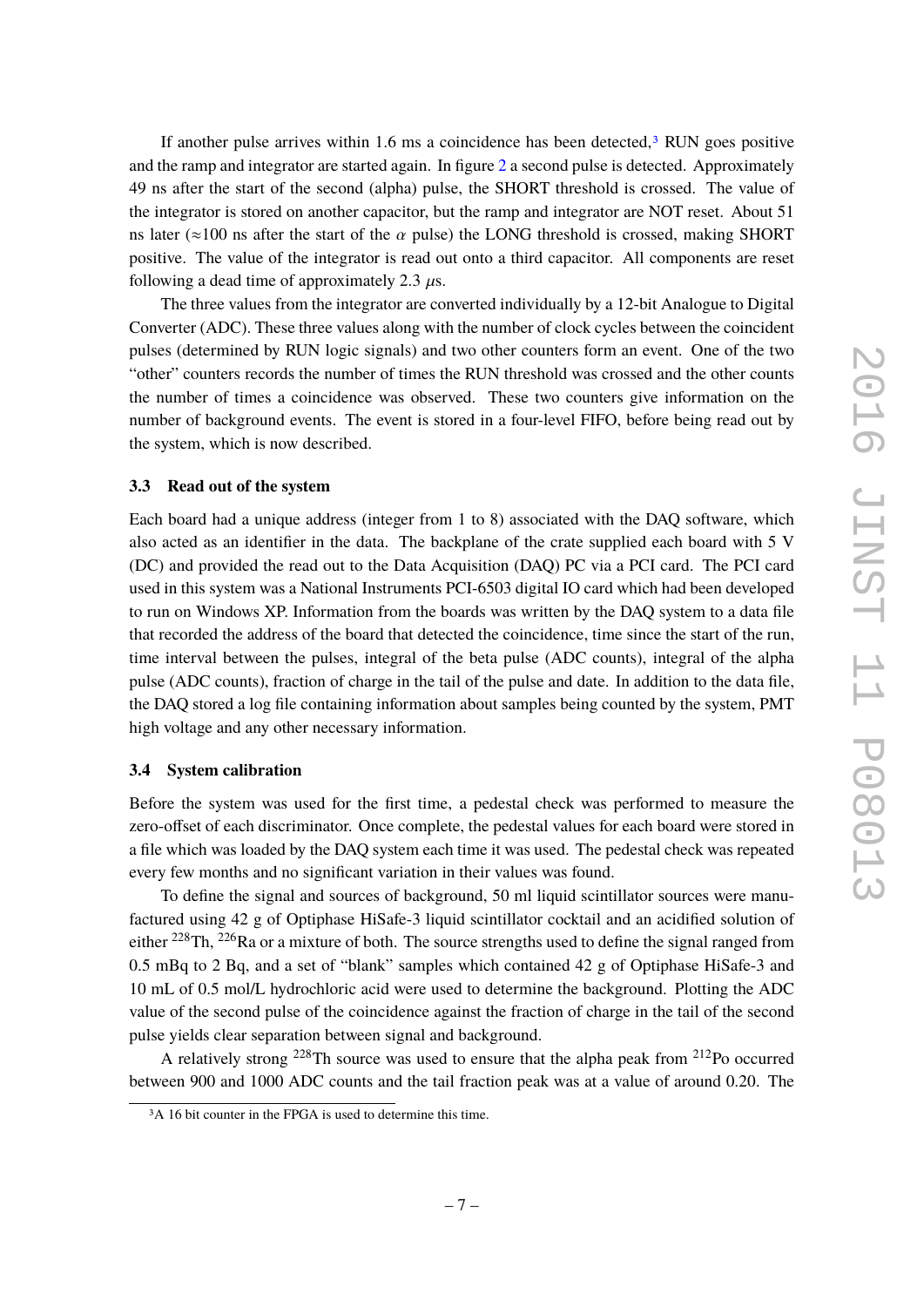rate of events was confirmed to be similar for all eight channels of the system. Once complete, a  $226$ Ra source was used to confirm that nearly all of the alpha energy (ADC) spectrum was seen for  $^{210}$ Po and that the tail fraction peak also occurred close to 0.20 for  $^{238}$ U chain coincidences.

Once the peak positions had been verified, a blank sample was used to measure the background count rate of the system. Each background run took approximately 1 week to accquire enough statistics to provide a good measurement. The background spanned the same ADC values as the signal, but had a much lower value of the tail fraction, with a maximum peak at around 0.125.

A plot of ADC value versus tail fraction for the second event in a coincidence showed clear separation between signal and background. Once the signal and background regions had been determined using the high rate source and blank sample, a low rate source (0.5 to 5.0 mBq) was counted. Such sources were usually a mixture of  $^{226}$ Ra and  $^{228}$ Th and were strong enough to show a clear signal, but weak enough to show the background. A plot of activity for the Th chain in a mixed Ra/Th source is shown in figure [3.](#page-9-0) These provided the best measurement of signal and background separation and were used to measure the counter efficiency.

<span id="page-10-0"></span>

**Figure 3**. Thorium chain results from a typical run using a 5 mBq <sup>228</sup>Th source. On the lower plot, the signal are the points that are contained within the (red) rectangle in the upper left hand corner. Points outside the (red) box are background events. The maximum value of the alpha ADC was approximately 3320 counts.

To determine the counting efficiency, a known strength source was counted and the measured activity compared with the actual source strength. The counting efficiency,  $\epsilon$  was defined as

$$
\epsilon = \frac{R_m}{R_a}.\tag{3.1}
$$

where  $R_m$  is the measured source strength and  $R_a$  the actual source strength.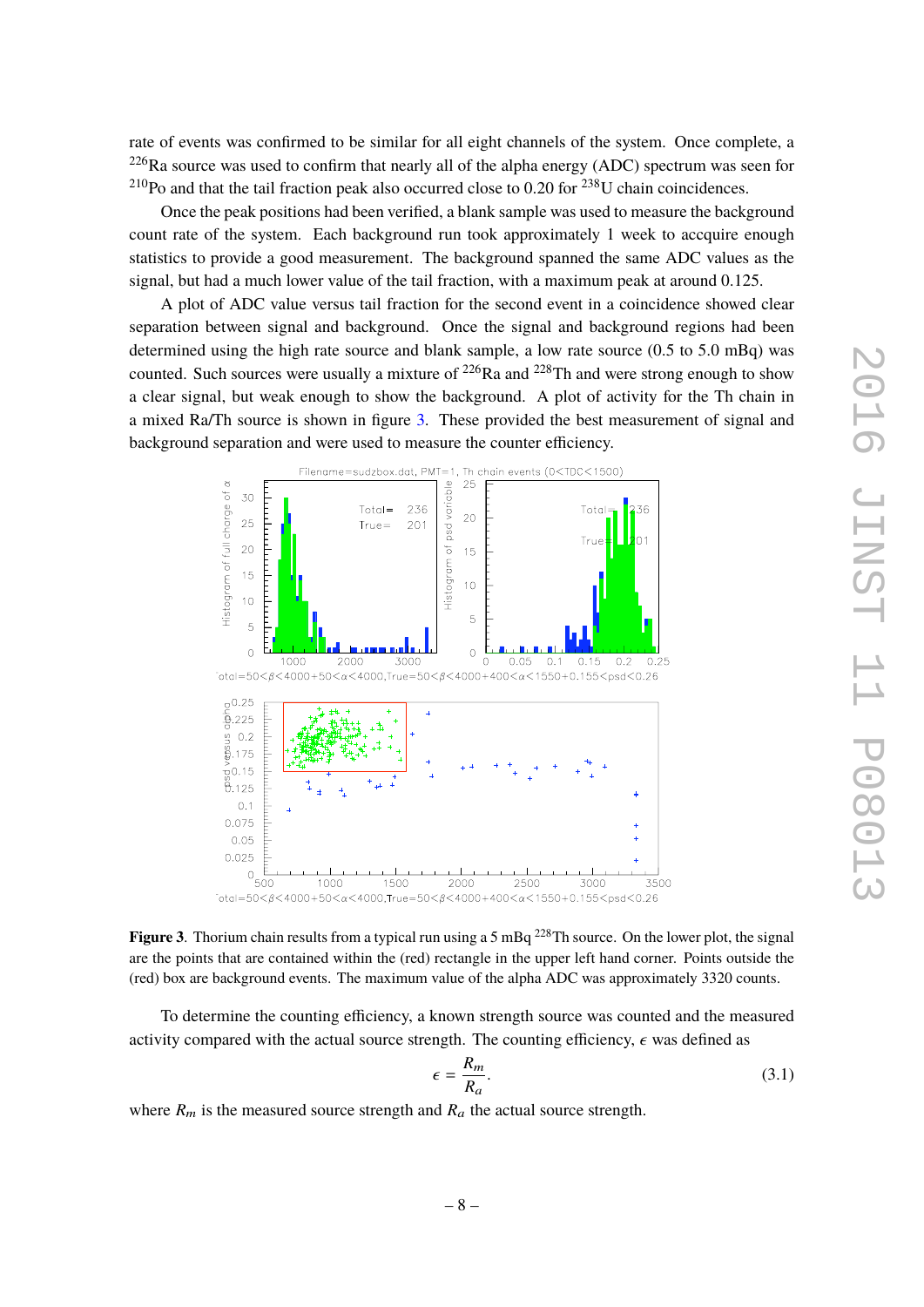<span id="page-11-0"></span>Tail fraction and ADC cuts were applied to the data to select only genuine beta-alpha coincidences. The activity of the sample was determined by fitting time spectra to the rate of these selected events as a function of time since the start of counting. A maximum likelihood method was used and the contribution of all radioisotopes in the chain was taken into account. Using this method, the efficiency of the system was independent of channel number and measured to be:

$$
50 \pm 5\% \text{ for } ^{224}\text{Ra}
$$

$$
62 \pm 7\% \text{ for } ^{226}\text{Ra}
$$

The branching ratio was included in the  $224$ Ra efficiency. As the cuts used to select coincidences were optimised for  $224$ Ra counting, the efficiency of  $226$ Ra detection is lower than expected. The energy of the <sup>212</sup>Po alpha is 8.95 MeV and that for <sup>210</sup>Po is 7.83 MeV. The lower bound on the alpha energy was optimised for the  $212$ Po alpha which resulted in some U chain alphas being cut. In addition, the longer time window required to observe the  $^{214}Bi^{-210}Po$  coincidences resulted in a higher background of random coincidences for U chain events. It was therefore necessary to use a more stringent PSD cut to reject backgrounds. This coupled with the fact that PSD decreases slightly as energy decreases makes the selection of U chain events more difficult and leads to a lower efficency for <sup>226</sup>*Ra* events.

#### <span id="page-11-2"></span><span id="page-11-1"></span>**4 Assay results**

<span id="page-11-4"></span><span id="page-11-3"></span>Towards the end of the third phase of the SNO experiment, several assays were counted using this beta-alpha system. To compare the performance of this system to the previous NIM system, an assay of water in the cavity region of the detector was performed, the sample split and part counted on each system. Taking into account small differences in the masses of the samples, the equivalent concentrations of  $^{232}$ Th were

> $21.0^{+7.5}_{-7.0} \times 10^{-14}$  gTh/gH<sub>2</sub>O for the new system  $17.0^{+6.9}_{-6.6}$  $_{-6.6}^{+6.9} \times 10^{-14}$  gTh/gH<sub>2</sub>O for the old system.

<span id="page-11-5"></span>As the sample was split between two systems, the statistical error was larger than usual. Despite this, good agreement between the two systems was found. When combined the results were in good agreement with previous measurements of water radioactivity in the cavity region.

A second cavity assay using the standard HTiO assay procedure [\[4\]](#page-11-4) was performed just after the official end of the NCD data-taking period. The sample was counted using the new system and the activity was found to be

$$
96.0^{+31}_{-28} \times 10^{-14} \text{ gTh/gH}_2\text{O}.
$$

As this assay was performed just after the final shutdown of the SNO experiment, it is suspected that the removal of test equipment located near the assay sampling point may have disturbed some radioactivity which could have been extracted by the assay. This led to a higher central value compared with the split sample assay.